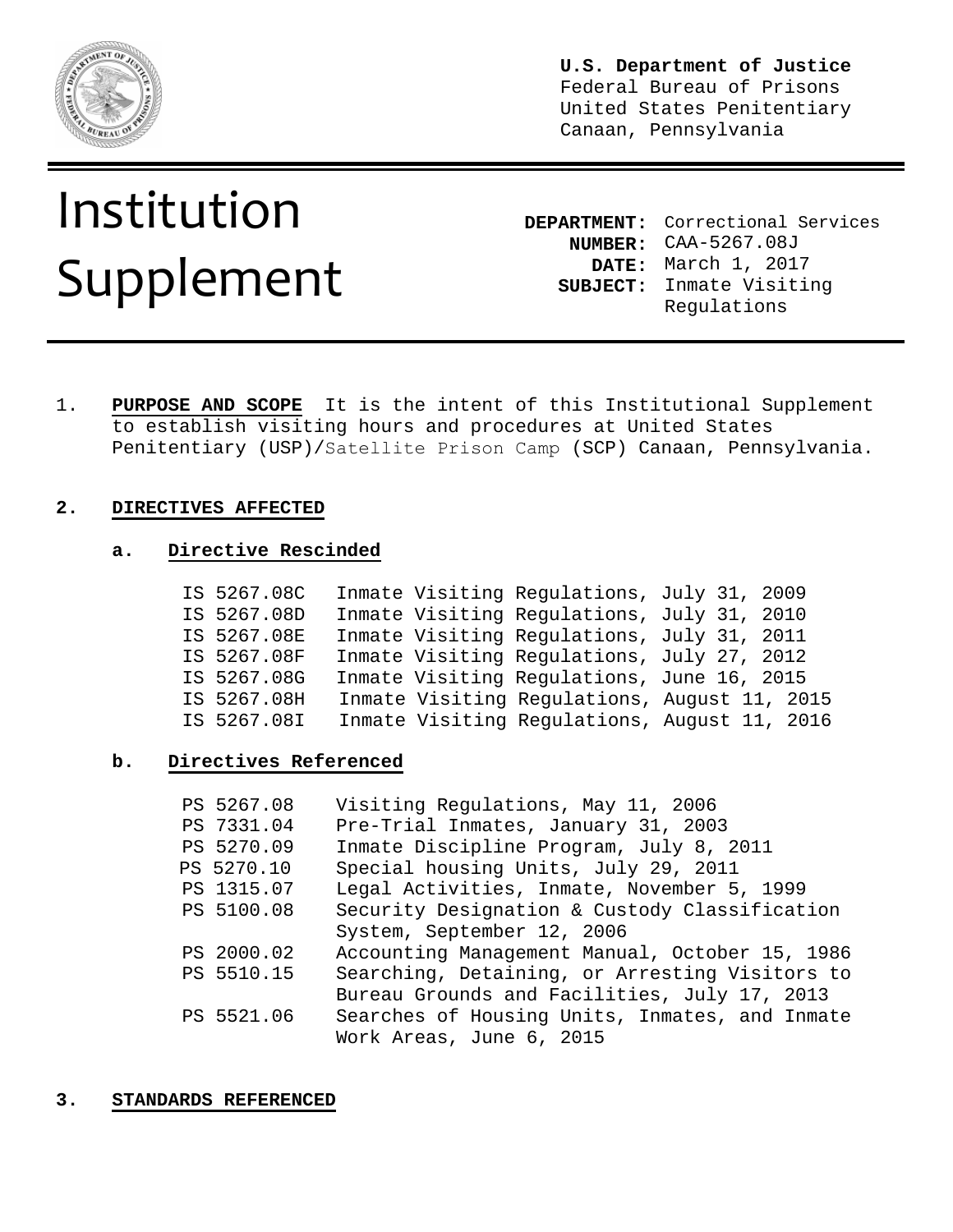American Correctional Association Standards for Adult Correctional Institutions, 4th Edition: 4-4498, 4-4499, 4-4500, 4-4501, 4-4502, 4-4503, 4-4504

#### **PROCEDURES**

#### **A. Preparation of the Visiting List**

- 1. Upon admission to USP or FPC Canaan, each inmate will be provided a Visitor Information Questionnaire (BPS-629.052) and Visitor Information Handout (USP/FPC inmates Attachment #1). This is to be completed and returned to the Unit Counselor for final approval. The inmate will be required to mail the same to the proposed visitors, unless they are indigent. If an inmate is indigent they can submit an Inmate Request to Staff requesting postage stamps to the Unit Manager. If the inmate is found to be indigent, postage stamps will be issued for the purpose of mailing the Visitor Information Forms. The Visitor Information Sheet with a signed release Authorization Form must be returned to the Unit Counselor by the proposed visitor prior to any further action concerning the visit. Upon receipt of the completed Authorization Form, the Unit Counselor will initiate a National Crime Information Center (NCIC) inquiry. If the NCIC reveals a questionable conviction by a proposed visitor, the Associate Warden of Programs (USP) or the Camp Administrator (FPC) will be the normal review authority; however, the Warden will be the review authority for former federal inmates. NCIC inquiries which result in denial of visitation will be retained in the FOI Section of the inmate's Central File with the Visitor's Information Sheet. It is the inmate's responsibility to notify the visitors of their approval/disapproval, and to advise the visitors of visiting guidelines.
- 2. The Unit Team will be responsible for placing a visitor on an Inmate's Approved Visiting List, and a hard copy of the Visiting List will be placed in the inmate's Central File. The Unit Counselor will notify the inmate of those visitors who have been approved. Program Statement 5267.08, Visiting Regulations, permits a maximum total of thirty (30) visitors authorized on the inmate's Visiting List. No more than Ten (10) of the maximum total will consist of friends and associates. Visiting Regulations have been incorporated in the Admission and Orientation (A&O) Handbook. The A&O handbook is provided to all inmates during social screening.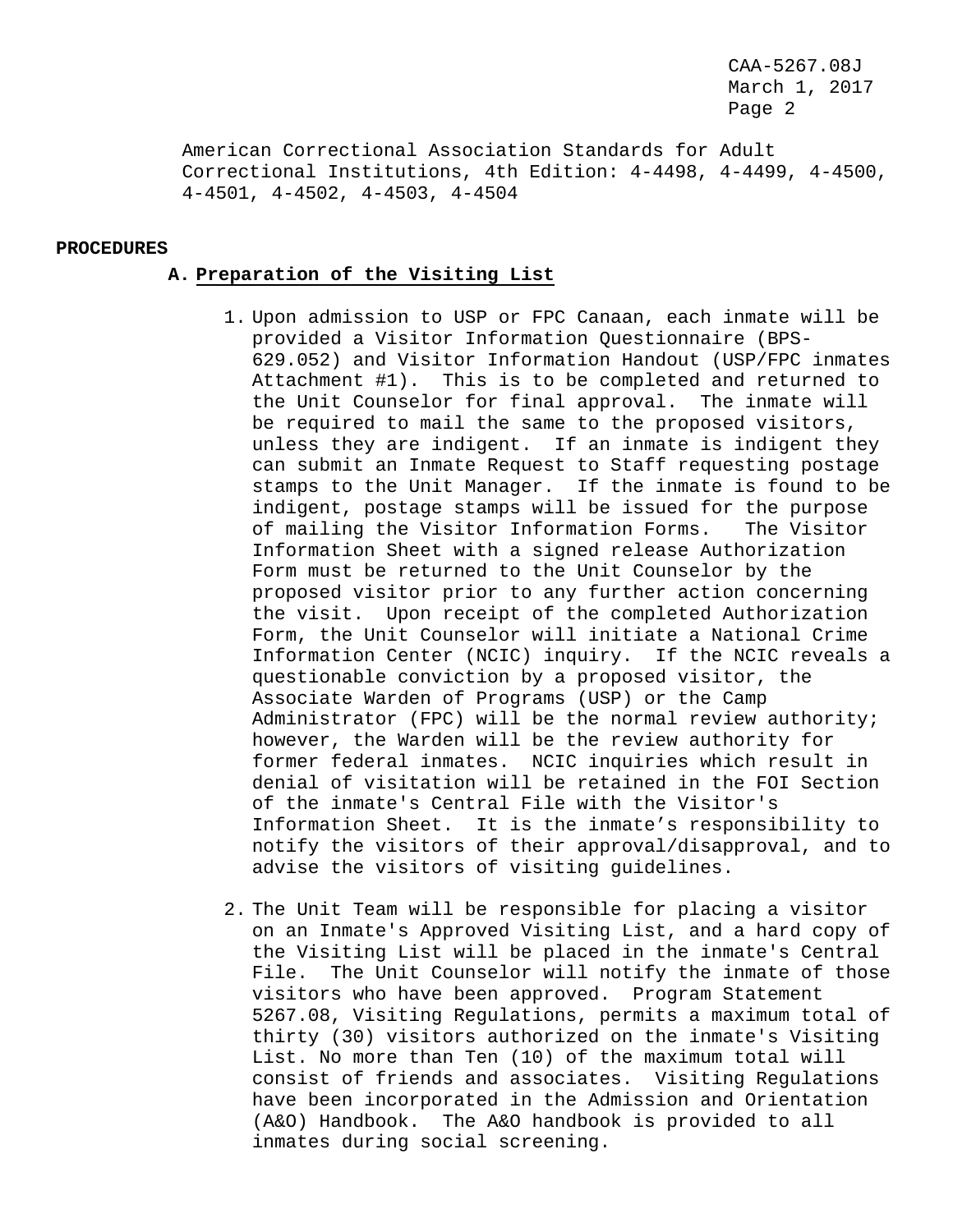- 3. The Unit Counselor will periodically review the Visiting List to ensure it is accurate. The list may be amended by the inmate's submission of an Inmate Request to Staff Form to his Unit Team indicating the desired change on a quarterly basis.
- 4. The Approved Visiting Lists are entered into a computer based program. This program will be utilized by the Front Lobby Officer to verify the inmate visitor. Hard copies of an inmate Approved Visiting List will also be maintained at the Front Entrance. The hard copies will be utilized in the event of program failure.

#### **B. Regular Visitors**

- **1. Members of the Immediate Family:** This category includes mother, father, step-parents, foster parents, brothers, sisters, spouse, and children. These individuals are to be placed on the Visiting List if identified in the inmate's Pre-sentence Investigation and upon completion of an NCIC Check. However, the inmate will initiate the Visitor Information Form, and the form must be returned to the Unit Counselor before the NCIC Check is initiated.
- **2. Other Relatives:** This includes grandparents, uncles, aunts, in-laws, and cousins. They can be placed on the Approved Visitation List if the inmate requests to have visits from them regularly and if there exists no reason to exclude them. They are required to complete a Visitor Information Form and have a NCIC Check.
- **3. Friends and Associates**: The visiting privilege shall ordinarily be extended to friends and associates having established relationships prior to confinement, unless such visits could reasonably create a threat to the security and good order of the institution. These individuals are to be placed on the Visiting List if identified in the inmate's Pre-sentence Investigation and upon completion of an NCIC Check.
- **4. Walsh Act Requirements**: The unit team will evaluate all inmates on their caseload and all incoming inmates to determine if they have an inmate who has been convicted of a sex offense involving a minor (WA CONV). Any inmate fitting these criteria will have the following annotation placed in the visiting program under the comments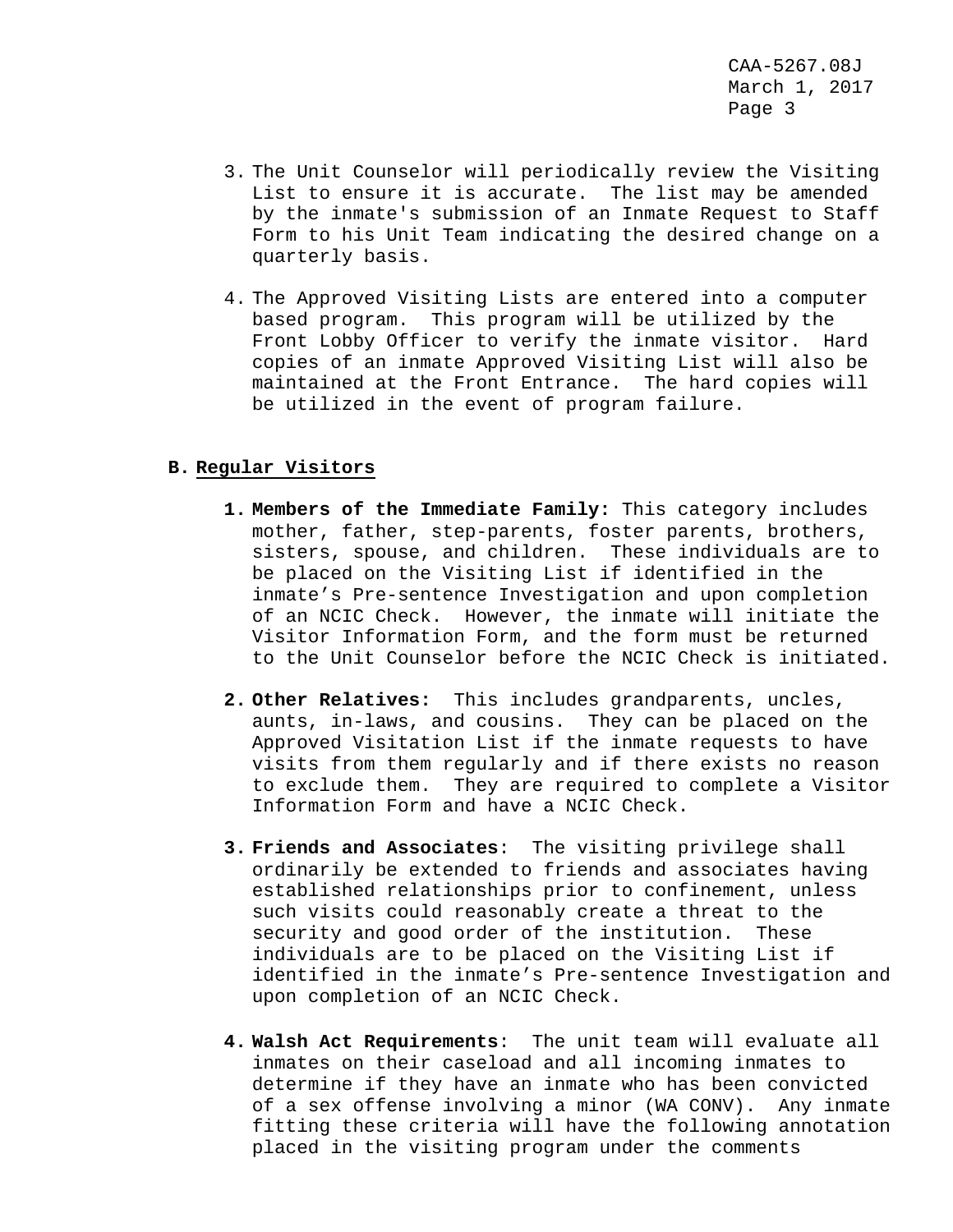section: "this inmate was convicted of a sex offense involving a minor." Any inmate identified as having a Walsh Act assignment involving a minor will have his visits more closely monitored.

- **5. Non-Contact Visits**: All Non-Contact Visits are to be conducted in booths designated for this purpose. In the event multiple visitors are present for these purposes, the booths will be filled on a first come first serve basis and be limited to a 2-hour time frame. Only the Warden or Acting Warden may authorize Non-Contact Visits.
- **6. Special rules for children**: Children under 16-years of age cannot visit unless accompanied by a responsible adult who will provide close supervision.

Exceptions to the prior relationship rule may be made, particularly for inmates without other visitors, when it is shown that the proposed visitor is reliable and poses no threat to the security or good order of the institution. The Warden must approve any exception to this requirement.

#### **C. Special Visits**

**1.** Inmates must submit a special visit request to their Unit Team at least two weeks in advance of the visiting date. Visits from persons not on the approved list must be approved by the Warden (USP), Camp Administrator (FPC). The Warden has designated the Associate Warden (Programs) to approve these visits. Upon approval, the Unit Manager will notify, in writing, the Captain, Operations Lieutenant, Control Center, Front Entrance Staff, and Visiting Room Staff of the Special Visit. During scheduled visiting hours, Correctional Services staff assigned to the Visiting Room will supervise the visit. If no staff are assigned to the Visiting Room, Unit Team staff will supervise the visit.

#### **D. Clergy Visits**

**1.** Inmates wishing to receive visits from his Minister of Record will submit a written request to the Chaplain. Upon approval, unit staff will add the name and title (minister of record) to the inmate's visitor list. No visiting points will be deducted for visitation by the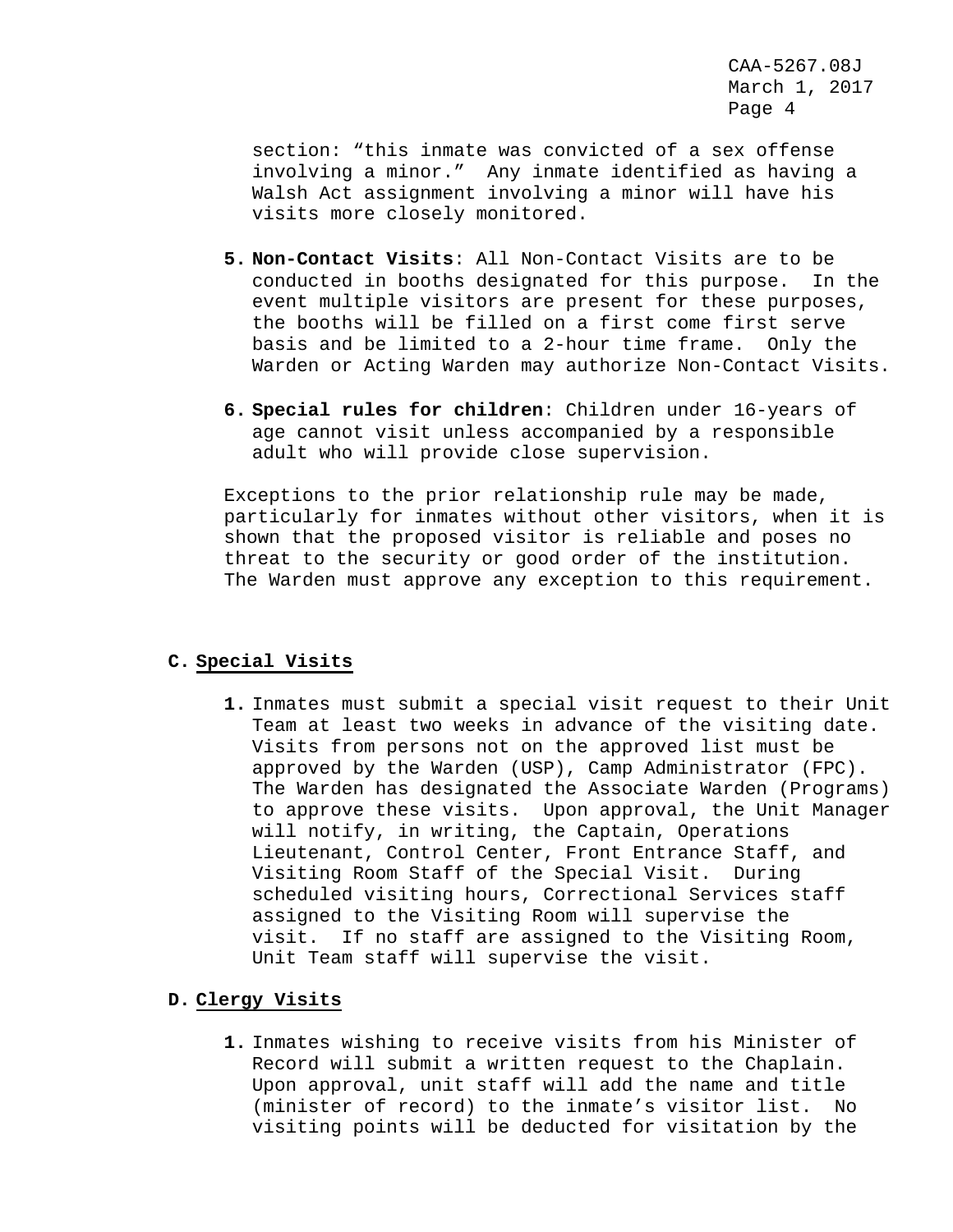Minister of Record. An inmate may have only one Minister of Record

**2.** All Clergy visits will be coordinated through the Religious Services Department and approved by the Warden. The Chaplain will issue an authorization memo for each visit. A copy of this memorandum will be provided to the Lieutenants' Office, Control Center, Front Lobby Officer, and the Visiting Room Officer. When the Clergy arrives, he/she will be checked in as expeditiously as possible, utilizing the same procedures used for attorneys. The Front Lobby Officer will be responsible for entering the visitor's information into the Visiting Program. A review of the Minister's credentials and the appropriate security checks will be conducted. The Minister of Record will then be placed on the Inmate Visiting List as the Minister of Record. No visiting points will be deducted for visitation by the Minister of Record. An inmate may have only one Minister of Record. Visitation by other Clergy will be charged visitation points.

# **E. Professional Visits (Law Enforcement)**

**1.** Requested visitation from a representative of a law enforcement agency, will be approved and arranged by the SIS/SIA, or Captain. United States Probation Officers (USPO) and Mental Health Professionals performing courtordered examinations will receive priority when processing. This visitation will be approved, and arranged through the inmates Unit Team. All visits will be arranged during normal business hours. If approved by the Captain, a memorandum authorizing the visit will be distributed to the Lieutenants' Office, Control Center, Lobby Officer, and Visiting Room. Front Lobby Staff will be responsible for entering the visitor's information into the Visiting Program.

# **F. Attorney Visitation**

- **1.** Attorney, paralegal, or private investigator visits, representing an inmate client, will be arranged through the Unit Team. Requests are to be placed via telephone or mailed, at least twenty-four (24) hours prior to the proposed visit.
- **G. Consular Visits**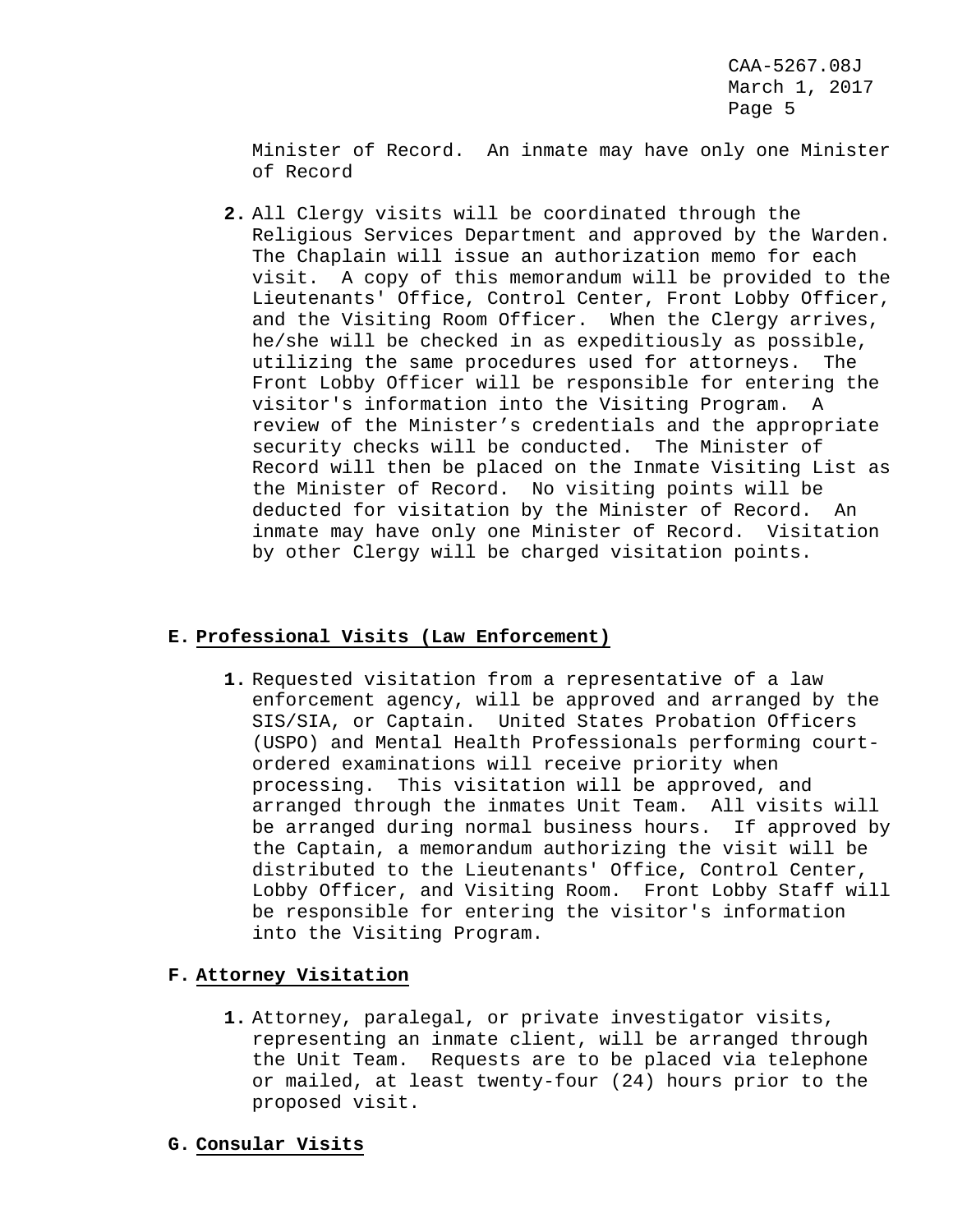**1.** All NON-United States Citizens are encouraged to maintain contact with their consulate. Consulate visits will be arranged by the Case Management Coordinator (CMC).

## **H. Media Visits**

**1.** Media visits will be coordinated by the Executive Assistant.

#### **I. Visits to Offenders not in the General Population**

- **1. Admission Status**: All social visits will be limited to approved visitors only.
- **2. Hospital Patients**: Visits for inmates hospitalized in the community will be approved by the Warden or his designee. This will normally be limited to immediate family members. All visits will be subject to the general visiting policy of the hospital. An Approved Visiting List will be forwarded by the inmates Unit Team, through the Captain, and will be maintained by the hospital officer(s).
- **3. Special Housing Unit (SHU)**: The Operations Lieutenant and Special Housing Unit Lieutenant will be notified when an inmate in the Special Housing Unit (SHU) has a visit. Each case will be handled on an individual basis. SHU<br>inmates will be limited to 2 hours of Visitation. SHU inmates will be limited to 2 hours of Visitation. inmates will be secured in the Non-Contact Visiting Room. Visiting for inmates assigned to SHU will be conducted on the same days as general population inmates.
- **4. Admission and Holdover Status**: The Warden may limit Visitation to immediate family for the inmates going through A&O or for holdovers. Normally holdover inmates will not receive social visits. Any legal visits will be pre-approved though the unit team.

#### **J. Number of Visitors**

**1.** Inmates will be limited to five (5) total approved adult visitors (over the age of sixteen) at any one time. Exceptions will be requested through the Unit Manager. Split visiting can be used at the discretion of a Lieutenant or the Institution Duty Officer. A split visit is defined as a visit where five persons are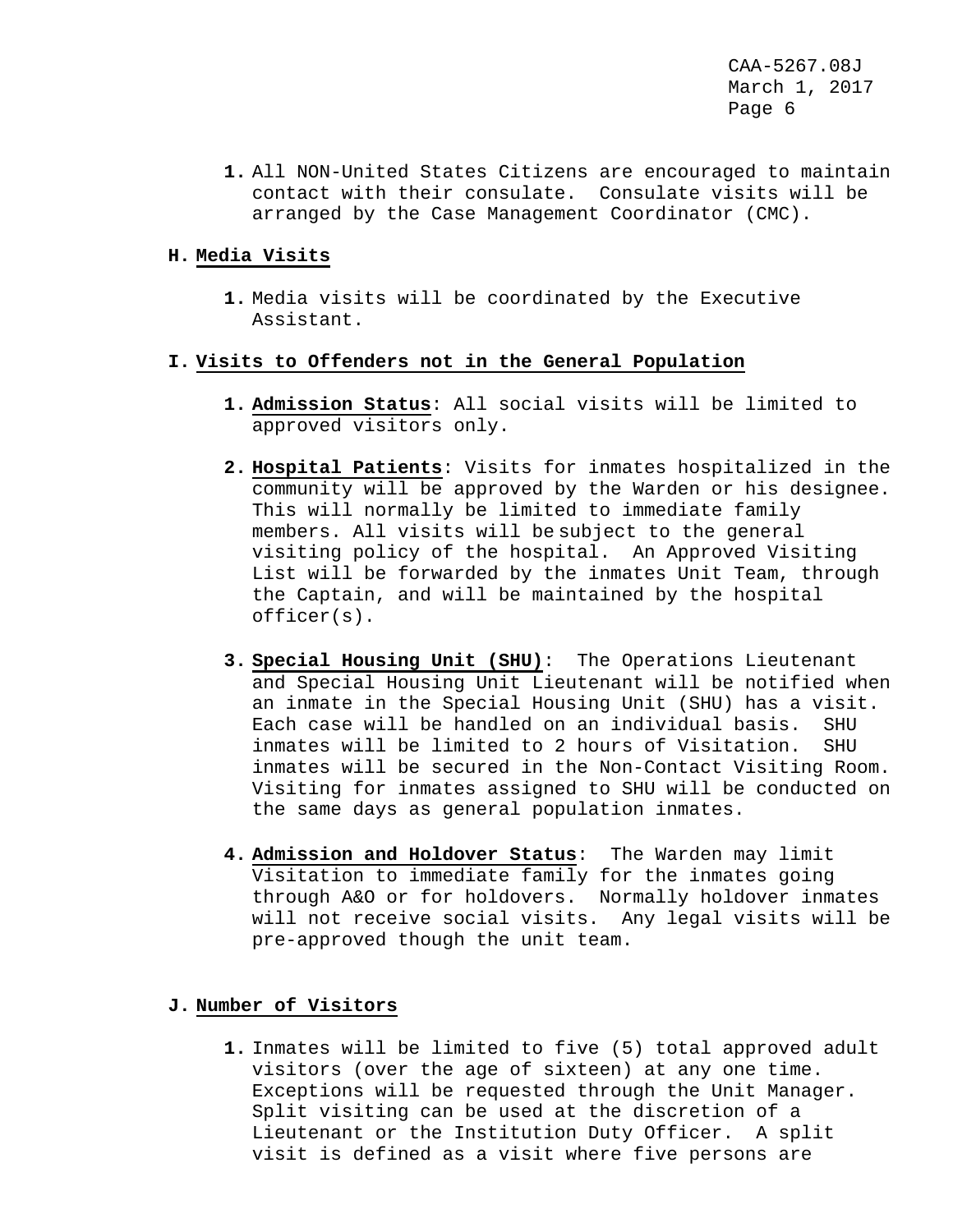present in the Visiting Room and one or more of these person(s) leaves the Visiting Room to be replaced by another authorized visitor(s). On split visits, only one exchange of visitors will normally be permitted.

## **K. Social Visiting Hours**

**1.** The following schedule will be utilized for inmates with social visits at USP Canaan:

Friday 8:00 a.m. to 3:00 p.m. Saturday 8:00 a.m. to 3:00 p.m. Sunday 8:00 a.m. to 3:00 p.m. Holidays 8:00 a.m. to 3:00 p.m.

**2.** The following schedule will be utilized for inmates with social visits at FPC Canaan:

Saturday 8:00 a.m. to 3:00 p.m. Sunday 8:00 a.m. to 3:00 p.m. Holidays 8:00 a.m. to 3:00 p.m.

- **3.** Social Visitors will not be processed before 8:00 a.m., on Fridays, Saturdays, Sundays, and holidays. Visitors will not be processed after 2:00 p.m., on visiting days.
- **4.** Due to security concerns and count preparation procedures, social visitors will not be escorted into the Visiting Room after 9:15 a.m. Escorts for social visitors will resume as soon as possible after the 10:00 a.m. count is cleared. In the event of an emergency situation, the Operations Lieutenant will determine when escorts for social visitors will resume.

#### **L. Limitations**

- **1.** Each inmate housed at FPC Canaan will be given 8 visiting points on the first day of each month. Two (2) points are incurred for each visit.
- **2.** Each inmate housed at USP Canaan will be given 8 visiting points on the first day of each month. Two (2) points are incurred for each visiting day on weekends and 1 point is incurred for each visiting day on weekdays.
- **3.** No points will be incurred for recognized Federal Holidays, legal visits, or prisoner visitation service (PVS) visits.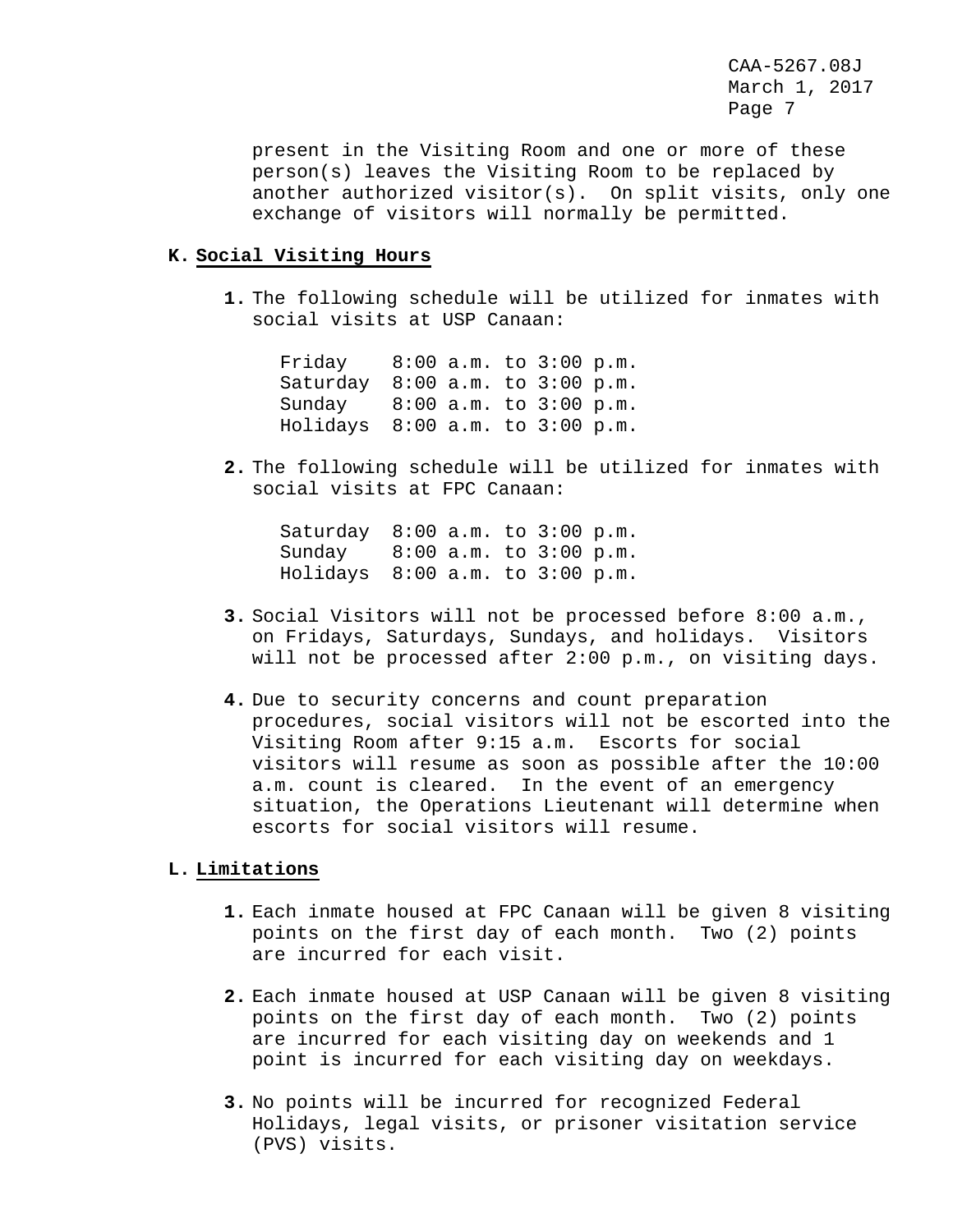#### **M. Visiting Schedule**

- **1.** Inmate visitation at the USP/FPC will be open to all inmates while visiting is conducted. Visitation occur on a first-come, first-served basis. Once the Visiting Room capacity has been reached, termination of visits will begin. The capacity for the USP is 120 and 90 for the FPC.
- **2.** The Visits will be terminated based on the distance a visitor has driven, and the length of time the visitor has been in the Visiting Room. The Institution Duty Officer (IDO), or in their absence, the Operations Lieutenant, will make the determination as to which visits will be terminated. This will be documented in the Lieutenants' Log and will be supported by a memorandum to the Captain.

#### **N. Visitors Entering the Institution**

- **1.** The Visitor Information Questionnaire (BPS-629.059) must be completed prior to the visitor being placed on the inmate's Visiting List. All approved visitors will be loaded into the inmate Visiting Program. In the event the inmate Visiting Program is not operational the Front Lobby Officer will utilize the Inmate Approved Visitor List maintained in the Front Lobby safe. Staff must be able to verify the identity of visitors (over the age of 16) prior to admission into the institution. Photo Identification must be a valid state or government issued photo identification. Any identification that is altered, forged, expired, is not a valid form of identification will not be accepted. Check cashing cards and other easily produced forms of identification are not appropriate. For security purposes, we will also require each visitor to have their picture taken. The picture will be printed on the back of Visitor Form and will aid in the identification of each visitor.
- **2.** Staff may require a visitor to submit to a personal search of items of personal property prior to allowing or continuing a visit. Items of personal property may be required to be returned to the visitor's vehicle prior to entering the institution. If a visitor was dropped off and does not have a vehicle, items not permitted in the Visiting Room may be placed in a locker. Items to be placed in a locker are subject to a thorough search by staff. Refusal to allow staff to search the items will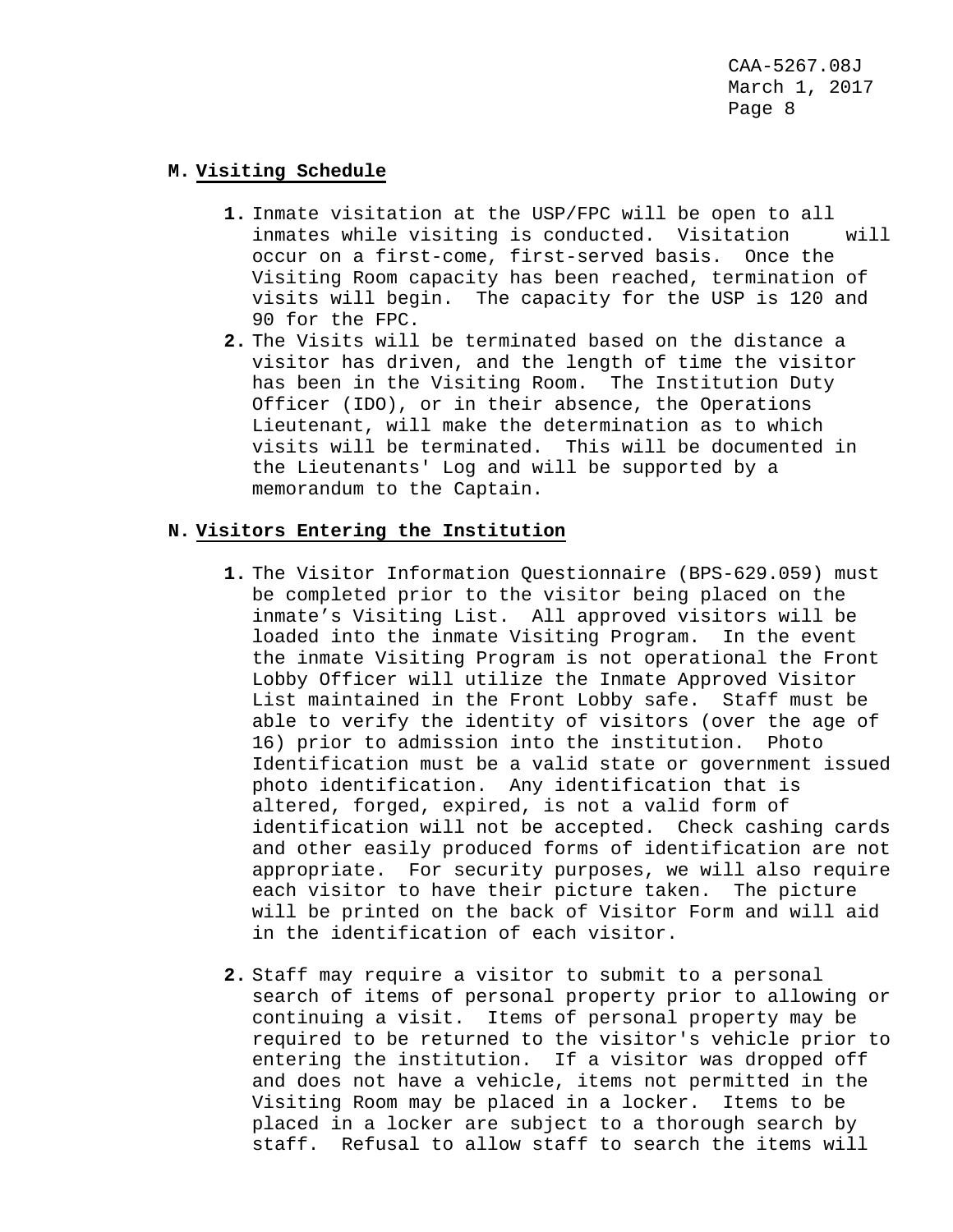result in the visit being denied. Visitors will be allowed to wear Religious headgear, after it has been searched.

**3.** All inmate visitors, with the exception of children under the age of 16, will be required to sign the Log Book at the Front Lobby Officers Desk. All Visitors, will be required to complete a Notification of Visitor Form and pass through the walk-through metal detector. Processing of visitors will include stamping the visitors and verification to ensure it is visible by the black light.

Visitors with surgically implanted metal plates, pins, or pacemakers, will need to supply medical documentation of these items prior to entry into the institution. If a visitor has appropriate documentation of a medical condition, which would prevent him/her from clearing the walk-through metal detector the Operations Lieutenant and the IDO will be notified.

**4.** Random selection of visitors for searching must be impartial and non-discriminatory. The concept of "random selection" includes either searching all visitors entering at a given time, or searching visitors according to a predetermined selection method, detailed below. Staff may not randomly select visitors for searching by any other method, or search visitors out of the predetermined random selection order without reasonable suspicion and shift supervisor approval, as detailed below.

A random selection method must be established and documented each day, before searching visitors entering Bureau grounds and facilities. Different random selection methods may be implemented for different types of visitors, i.e., inmate visitors, official visitors, contractors, or volunteers. The shift supervisor ensures appropriate random selection methods are implemented each day.

The random selection method on a given day may be different after considering all relevant factors, including:

> • Type of search(es) being performed (e.g., electronic or pat searches of visitors, or searches of belongings or vehicles).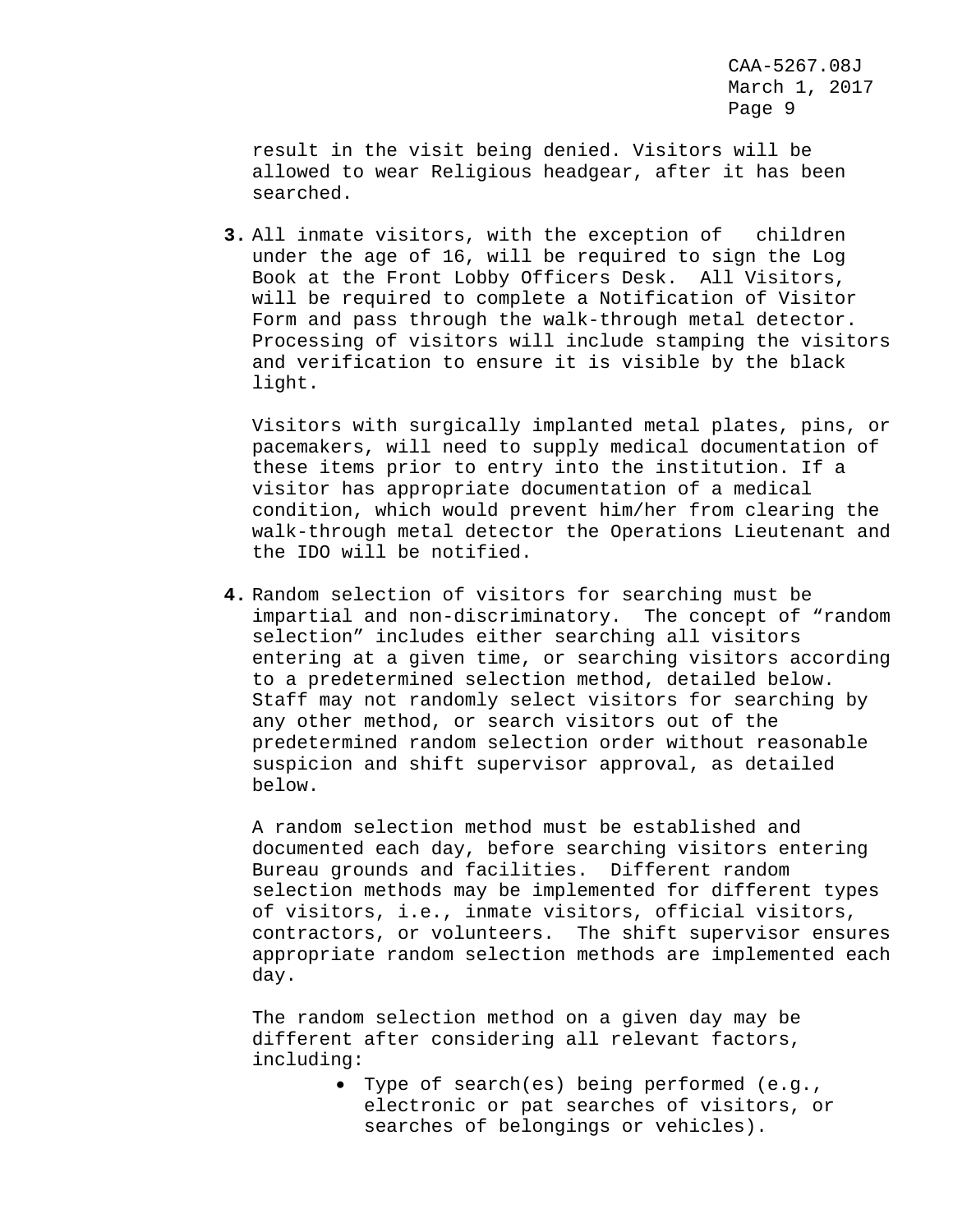- Day and time searches occur (holidays, staffing levels, etc.).
- Number of visitors to be searched (e.g., small number of individuals or large group(s)).
- Purpose for which visitors are entering the Bureau grounds or facility (e.g., inmate visitors, official visitors, contractors, volunteers).
- **5.** Once the Visitor(s) has been processed, and his/her hand stamped with the selected stamp of the day, the Front Lobby officer will verify the stamp with a black light located at the Front Lobby. Visitor(s) will proceed to the Visiting Room, and will be escorted by a staff member. The visitor's photographic identification and Notification to Visitor Form will be hand-carried to the Visiting Room. All documentation will be relinquished to a Visiting Room Officer upon entry into the Visiting Room. If a locker is assigned, the Front Lobby Officer will note the number of the visitor's locker on the top of the Notification to Visitor Form. The Control Room Officer will verify the visitor's stamp via the black light before permitting entrance into the secured perimeter of the Institution. Upon entry, the Visiting Room Officer will also verify the visitor's stamp via the black light.

Upon completion of the visit, the inmate and visitor will report to the Visiting Room Officer. The inmate must be positively identified. The Visiting Room Officer will then instruct the inmate to wait by the Inmate Search Room. The Visiting Room Officer will then verify all visitors' hand stamps via the black light, identify each visitor via the photo identification, and relinquish Notification to Visitor Forms to the escorting staff member. The visitor(s) will then be escorted to the Administration Building. Before entering the Control Sally Port all Visitors will stand in the red square located between the institution and the Administrative Building, the escorting staff member will proceed to the Control Sally Port window for positive identification prior to allowing visitors' to enter the Control Sally Port. The Control Room Officer will verify all visitors' hand stamps via the black light, prior to releasing the visitor(s) from the Sally Port. The Front Lobby Officer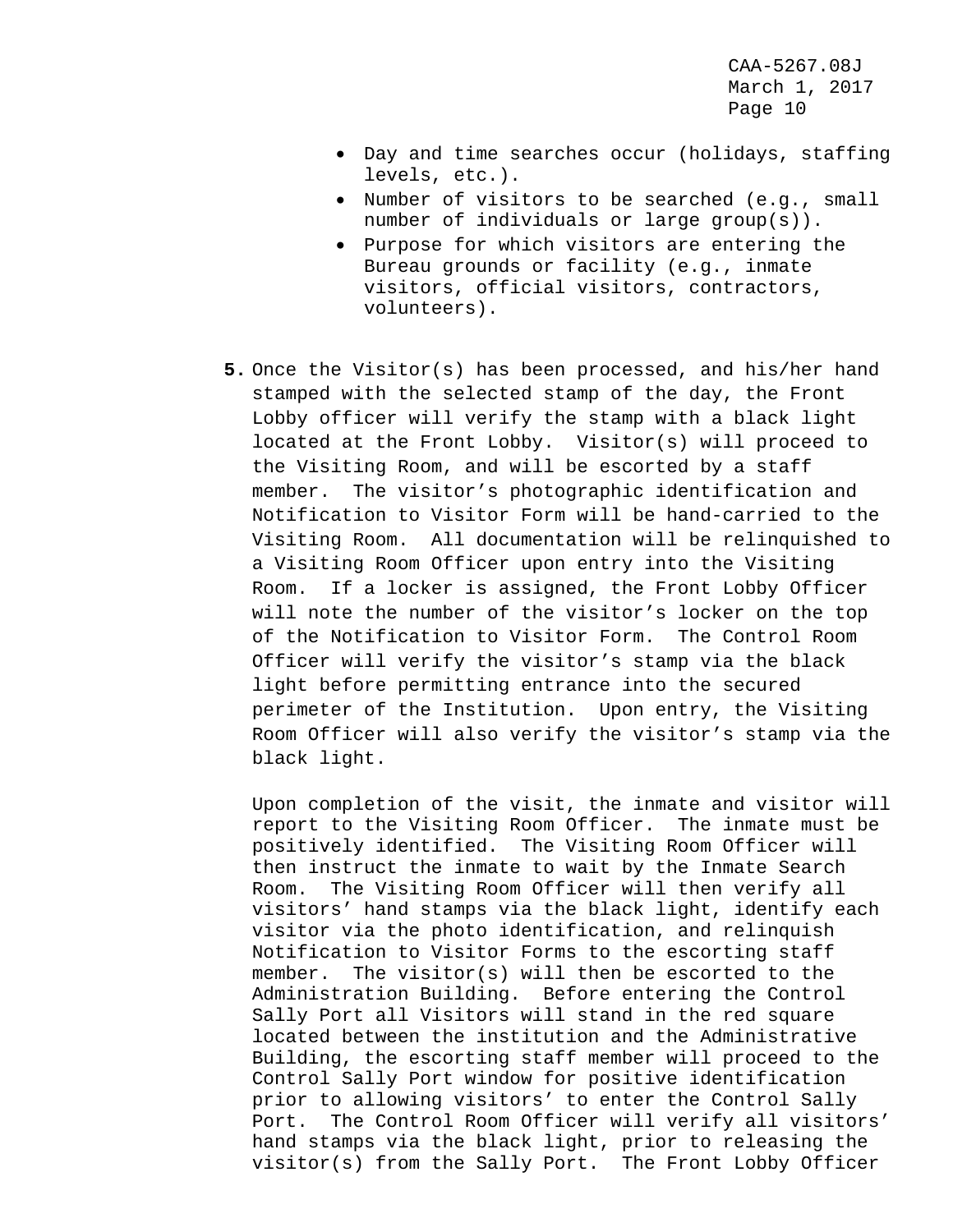will ensure each Notification to Visitor Form is returned and each visitor's hand stamp is verified, via the black light, prior to the visitor(s) departing the Institution.

Visits will be denied or terminated *only* by the Operations Lieutenant in consultation with the IDO.

Visitor Lockers are located in the Front Lobby area for storage of visitors' handbags and/or purses. If all lockers are occupied, the visitors will place these items in their secured vehicle. No cell phones, cameras or electronic devices of any kind will be permitted in the Administration Building or the institution at any time. The items will be returned to the visitor's secured vehicle.

Medication will be left in the lockers provided, except if the medication is essential to support life. The visitor will only be permitted to have the exact dosage needed during the time that he/she will be visiting. Prior to allowing the medicine into the Institution, the Front Lobby Officer will contact a member of the medical staff to determine if the medicine is necessary. If the medication must be retained by the visitor, the Front Lobby Officer will advise the Visiting Room Officer that the visitor has medication. The Visiting Room Officer will hold the medication until it is used by the visitor.

If for any reason a visitor is denied entrance to the facility, Attachment #2 will be completed and forwarded per distribution noted on the form.

- **6.** Social Visitors: All social visitors will be required to complete a Notification to Visitor Form upon arrival. All areas of the form will be completed. Visitors will also sign in on the Visitor's Log Book and sign out when they conclude the visit. If a visitor has to leave the approved visiting area for any reason, the visit will be terminated. Attachment #4, will be used to log in all inmate visitors.
- **7.** Only the following articles are authorized to be carried into the institution by visitors:
	- Wallet or small clear plastic bag (no larger than  $8x10"$ .
	- Money to be used for refreshments, no more than \$30.00.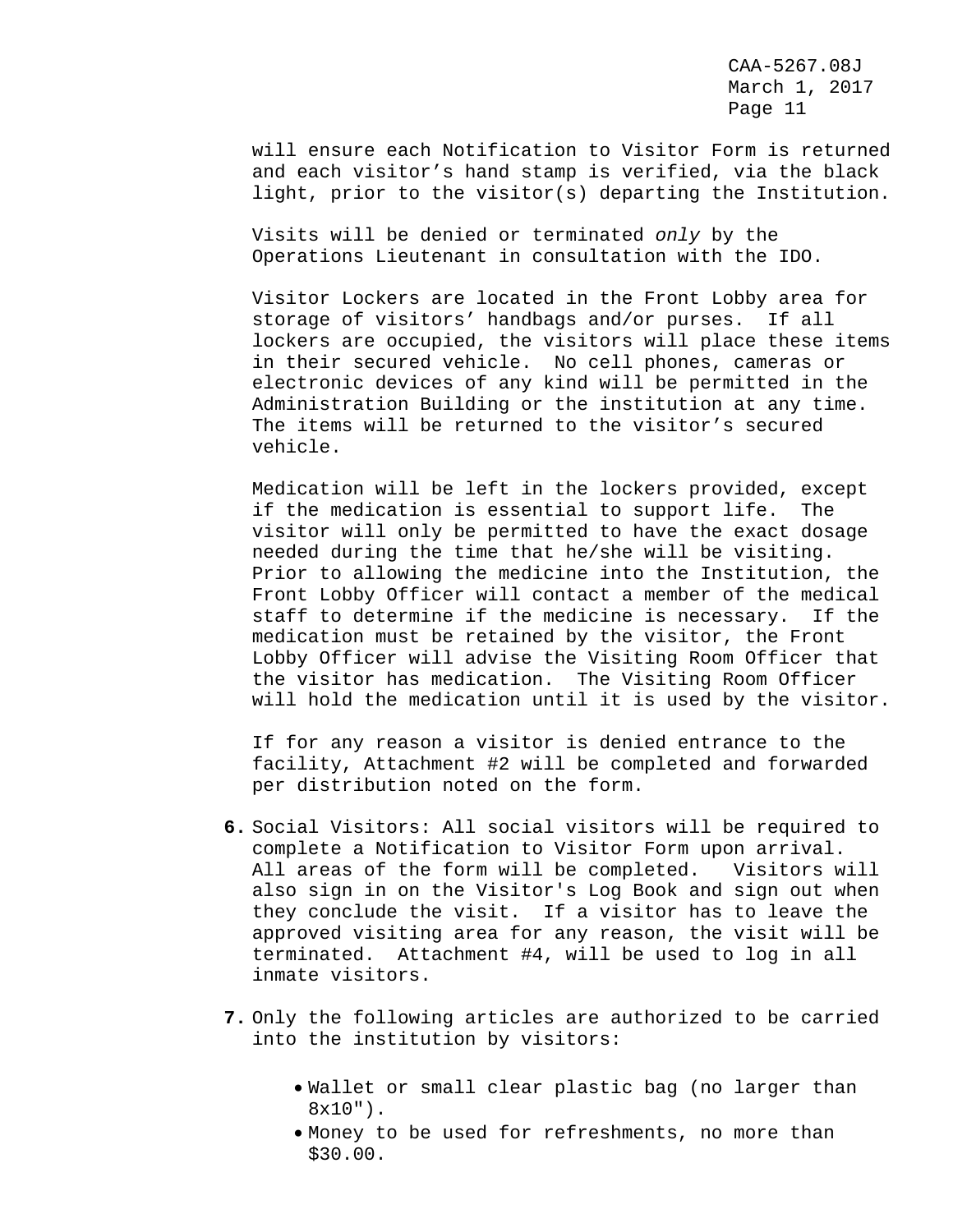- Photo identification.
- Essential medication will be limited to the amount needed during the visiting period, and will be controlled by the Visiting Room Officer.

The following items will be permitted, per child, when infants are visiting:

- Three (3) Diapers
- One (1) clear package of baby wipes
- One (1) change of infant clothing
- Two (2) clear baby bottles/sippy cups with contents (3/4 full)
- Two (2) small jars of baby food (Unopened)
- One (1) receiving blanket
- One (1) plastic serving spoon
- One (1) small clear plastic tote

All items will be subject to search at any time by the Visiting Room Staff.

- **8.** All visitors will be expected to wear clothing which is within the bounds of good taste. Visitors will not be allowed to wear low-cut or see-through clothing, tube tops, tank tops, backless clothing, khaki, yellow, camouflage, green-colored clothing, gray sweat pants, gray sweat shirts, or open toed sandals or shoes. Dresses with slits above the bend of the knee are not authorized. Dresses and skirts will not be allowed if the hemline is above the bend of the knee. Shorts are authorized clothing only for males or females, under the age of sixteen (16), in the Visiting Room. Any other apparel of a suggestive or revealing nature (e.g., skin tight clothing, shorts, mini skirts, short culottes or sleeveless clothing) is not authorized. Female visitors will be required to wear a bra. Under wire undergarments are not acceptable, as this will activate the metal detector. The Operations Lieutenant or IDO will be consulted prior to denying a visitor entry into the institution because of his/her attire.
- **9.** With prior Unit Team approval, inmates may be allowed to bring legal material into the Visiting Room for a legal visit only. This material will be inspected by the Visiting Room Officer for contraband. Under no circumstances will the Visiting Room Staff accept articles or gifts of any kind for an inmate, unless the packages have prior approval by the Warden.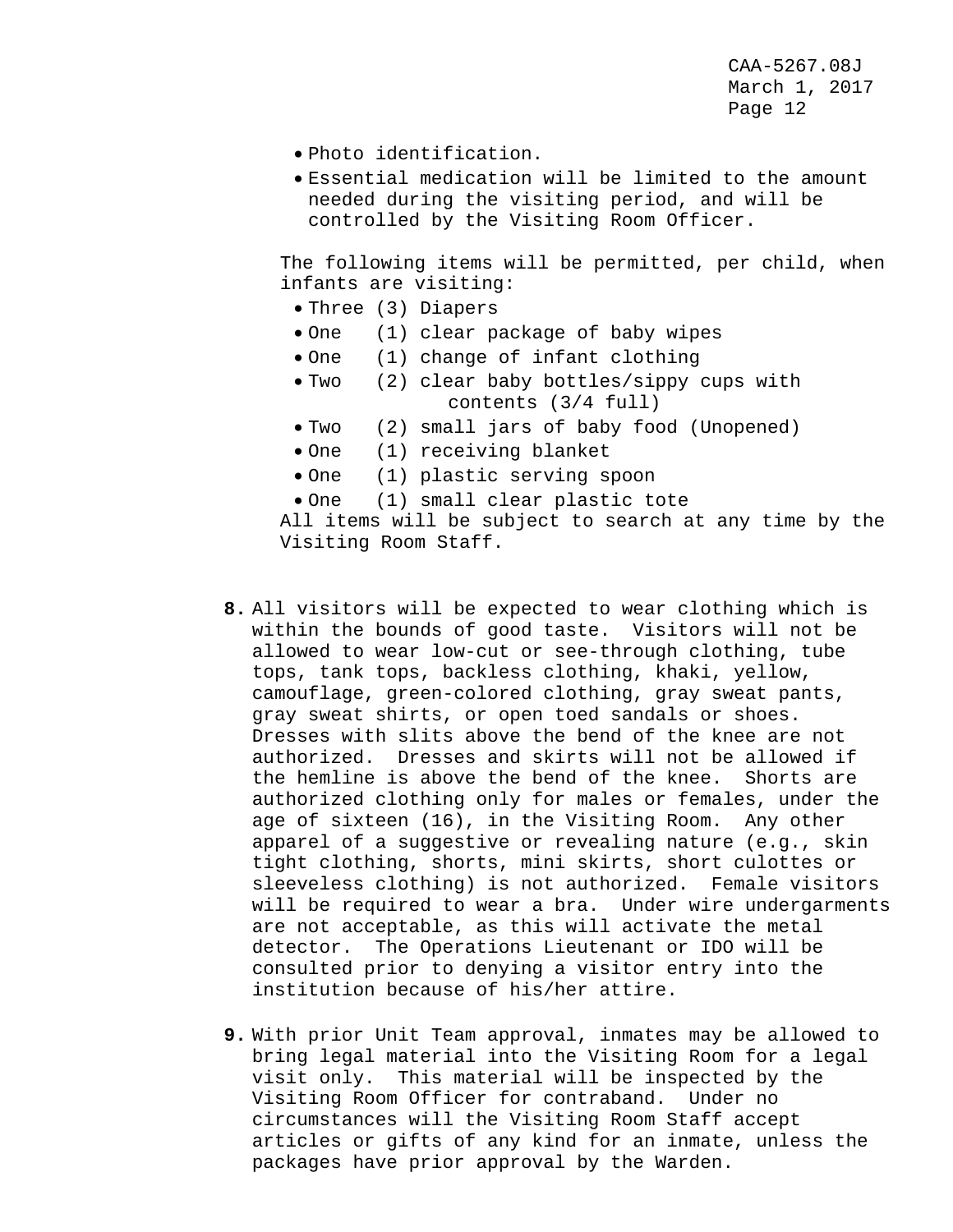- **10.** Loitering by visitors in the institution parking lot, or on institution grounds, is not permitted.
- **11.** Large vehicles (e.g., campers, mobile recreational vehicles, tractor trailers) are prohibited from being parked in the institution parking lot at any time. Violators maybe subject to towing, at the owner's expense.
- **12.** Visitors are not authorized to bring tobacco products of any kind. This will be considered contraband.
- **13.** Inmates and their visitors will not be authorized to wear or have a watch on their person in the USP or FPC Visiting Room.
- **14.** At both, USP and SCP Canaan, child areas have been identified in the designated Parenting Program sections of the visiting rooms. Inmates are not permitted in these areas; however, they are responsible for the conduct of their children.

#### **O. Supervision of Visits**

- **1.** When an inmate has a visit, the Unit Officer will be notified by the Visiting Room #1 Officer. The Unit Officer will notify the inmate via the public address system. At the USP, the light system will be used by the inmate to notify Visiting Room Staff that he is awaiting processing.
- **2.** It is the responsibility of the inmate to ensure all visits are conducted in a quiet, orderly, and dignified Inappropriate conduct during a visit may result in the termination of the visit.

#### **P. Letters**

**1.** The Visiting Room Officer will be aware of all articles passed between the inmate and the visitor. If there is any reasonable basis to suspect materials being passed, may adversely affect the security of the institution, or constitute a violation of the law or regulations, the Visiting Room Officer is to examine the item. The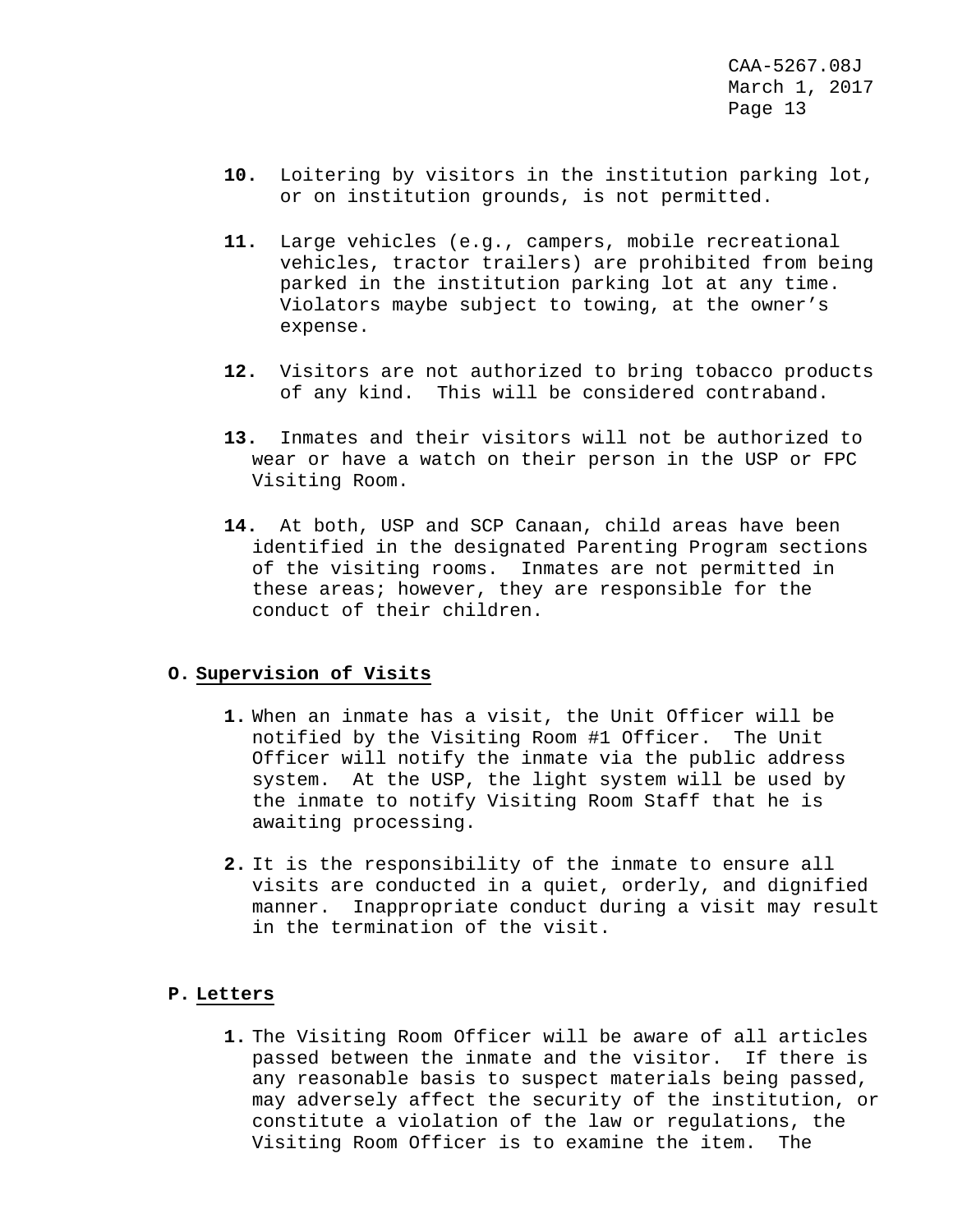Operations Lieutenant and/or SIS Office will be consulted in questionable cases.

# **Q. Visiting Attire (Inmate)**

- **1.** Inmates entering the USP Canaan Visiting Room will be dressed as follows:
	- Yellow issued shirt and pants set
	- Visiting room issued shoes.
	- White socks issued or purchased
	- Yellow T-Shirt, worn underneath yellow top (issued)
	- All other attire will be prohibited
- **2.** Inmates entering the FPC Canaan Visiting Room will be dressed as follows:
	- Spruce green pants and top
	- Institution issued shoes or commissary purchased shoes
	- White T-Shirt, worn underneath spruce green top (issued or purchased)
	- All other attire will be prohibited
- **3.** Inmates may carry the following items into the Visiting Room area:
	- Identification card
	- One wedding band (no stone)
	- One approved religious medallion (with chain)
	- Prescription eyeglasses (no case)
	- Life sustaining medication (Officer will maintain during the visit)
	- Religious headgear
	- Photo ticket
- **4.** All items taken into the Visiting Room will be inventoried, by staff utilizing Attachment #3, and the same items must leave the Visiting Room with the inmate. All inmates entering will be pat searched and screened with a metal detector (except at the FPC). Random visual searches will be conducted when entering the Visiting Room. All inmates exiting the visiting area (except at the FPC) will be screened with a metal detector and submit to a visual search. Inmates will not be permitted to return with any items other than those documented as being brought into the Visiting Room. Upon exiting the Visiting Room all FPC inmates will be pat searched. FPC inmates may be visually searched on a random basis.

#### **R. Inmate and Visitor Conduct within Visiting Room**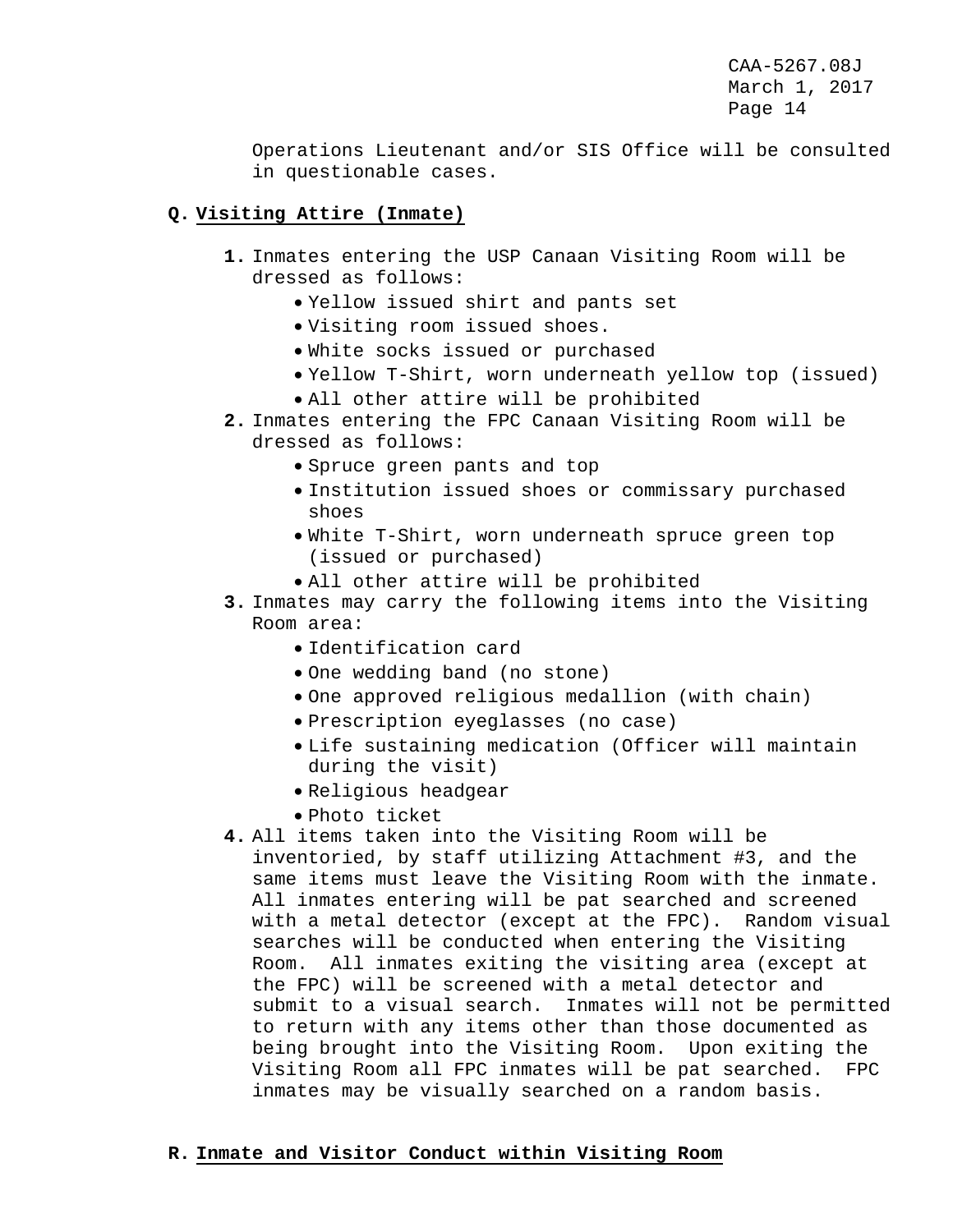All inmate visitors arriving in the Visiting Room will report to the Visiting Room Officer for processing, and seating assignment.

Inmates entering the Visiting Room will report to the Visiting Room Officer and check in. Inmates and visitors are not allowed to move freely inside the visiting area. Visitors are only permitted to utilize the vending area preparation area, then return to their seat. All food items purchased from the vending machines must be opened and placed on plates provided prior to returning to their assigned seats. All vending items are to be consumed prior to visitors departing the Visiting Room. Inmates are not allowed to take any food items back to their housing unit.

Inmates and their visitor(s) are permitted to take pictures in a designated area. Pictures will be completed as soon as the inmate photographer arrives and in the order they were logged.

Physical contact between the inmate and his visitor(s) will be limited to a brief embrace and kiss upon the initial arrival, and again at the completion of the visit. Any unauthorized embracing or contact may result in termination of the visit. The staff may limit physical contact to minimize the opportunity for the introduction of contraband, and to maintain the orderly operation of the visiting area.

Any violation of the Institution's Visiting Procedures may result in termination of the visit and/or disciplinary action. The Captain, IDO or the Operations Lieutenant have the authority to terminate a visit. The Captain, IDO or the Operations Lieutenant can deny entry of unauthorized and pre-approved visitor based on violations of the Institutional Visiting Rules and Regulations

#### **S. Non-Smoking Area**

The entire Visiting Room and the Attorney Visiting Rooms are designated as non-smoking areas.

#### **T. Reinstatement of Visiting Privileges**

**1.** Only the Warden can reinstate a suspended individual to an Inmate's Visiting List. The Unit Manager will prepare a memorandum through the Captain and AW(P), to the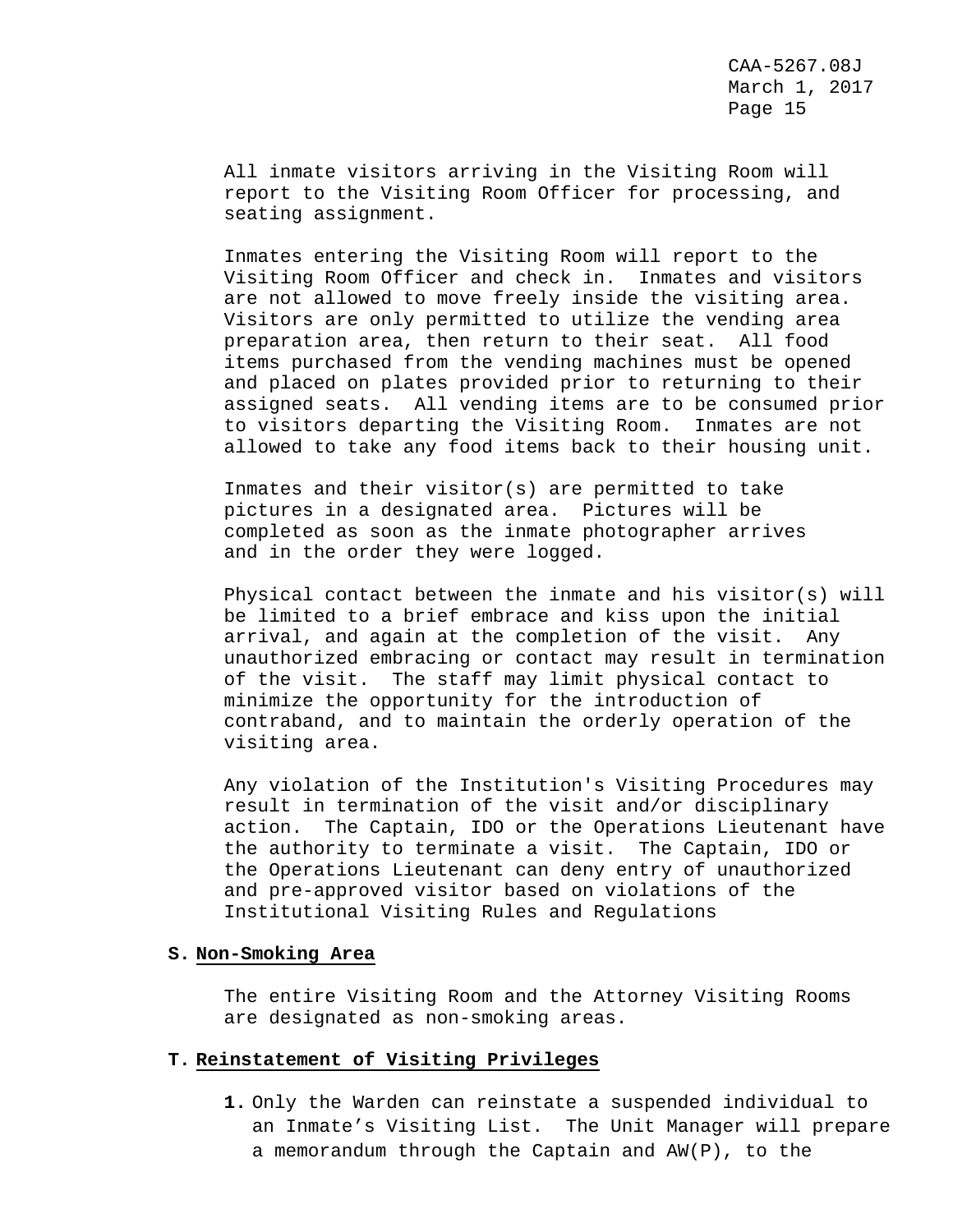Warden, explaining the specific reasons for reinstating the individual to the Approved Visiting List.

**2.** Under no circumstances will special visits be permitted for individuals who have been removed from the approved visiting list without a thorough investigation, and approval by the Warden or his/her designee

# U. **Transportation Assistance**

**1.** Directions for transportation to and from the institution, pay phone service, with commercial transportation phone numbers will be posted, and be made available at the USP/FPC to assist visitors.

# **V. Attachments**

- Attachment 1 Visitor Information Handout
- Attachment 2 Visiting Denial Form
- Attachment 3 Inmate Personal Property Form
- Attachment 4 Inmate Visitor Log
- W. **Effective Date**: Effective upon issuance

**Approved by:**

J. Baltazar, Warden

\_\_\_\_\_\_\_\_\_\_\_\_\_\_\_\_\_\_\_\_\_\_\_\_\_\_\_\_\_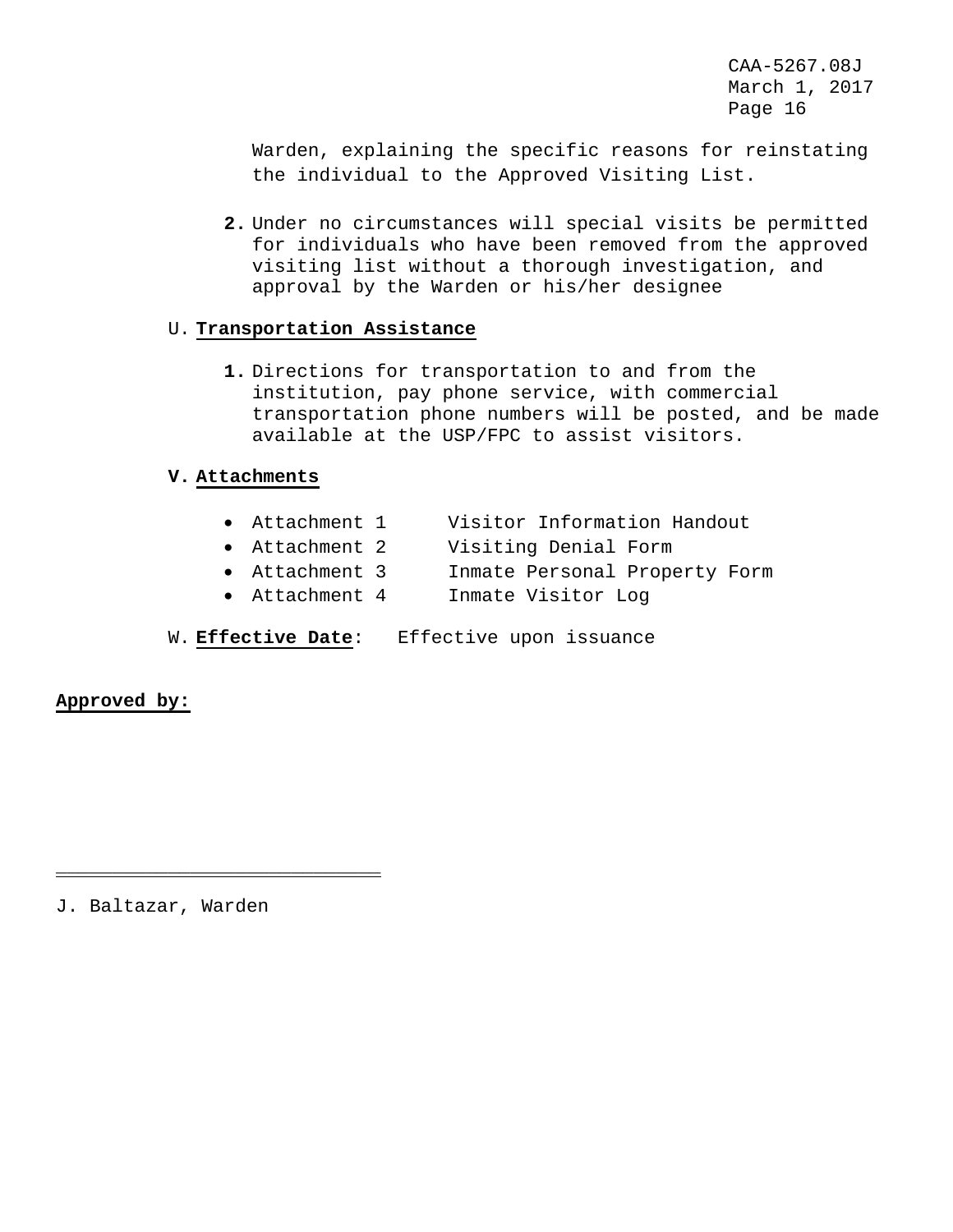Attachment 1

**United States Penitentiary, Canaan and Satellite Prison Camp Phone: (570) 488-8000 3057 Easton Turnpike – Waymart, PA 18471**

# **Visitor Information Handout**

VISITING DAYS:

SCP: Weekends & federal holidays (8:00 a.m. - 3:00 p.m.)

USP: Fridays, weekends & federal holidays (8:00 a.m. - 3:00 p.m.)

#### **VISITING INFORMATION**

- 1. USP Canaan, is located approximately 23 miles northeast of Scranton, PA. From Scranton, PA, take 81 north to route 6 to the town of Waymart. At the stop light turn right onto state route 296. Follow route 296 for 1.4 miles, where the prison entrance is on the right. From New York/Milford area take 84 west to exit 17 ramp, turn onto route 191 north, continue to travel on route 191 until signs appear for route 296 north. (route 196 turns into route 296). Continue route 296 until signs appear for the prison entrance.
- 2. All persons authorized to visit at this facility must abide by all institution rules. No person may visit unless he/she has been approved in advance and documented as visitors on the inmate's visiting list. An inmate's visiting list is not public information, therefore any calls pertaining to a visiting list cannot be answered. All visitors must carry picture identification (such as a valid Driver's License, current passport with photo, alien identification card with photo) in order to be admitted to the Visiting Room. An authorized form of identification is a document with the visitor's photograph and signature.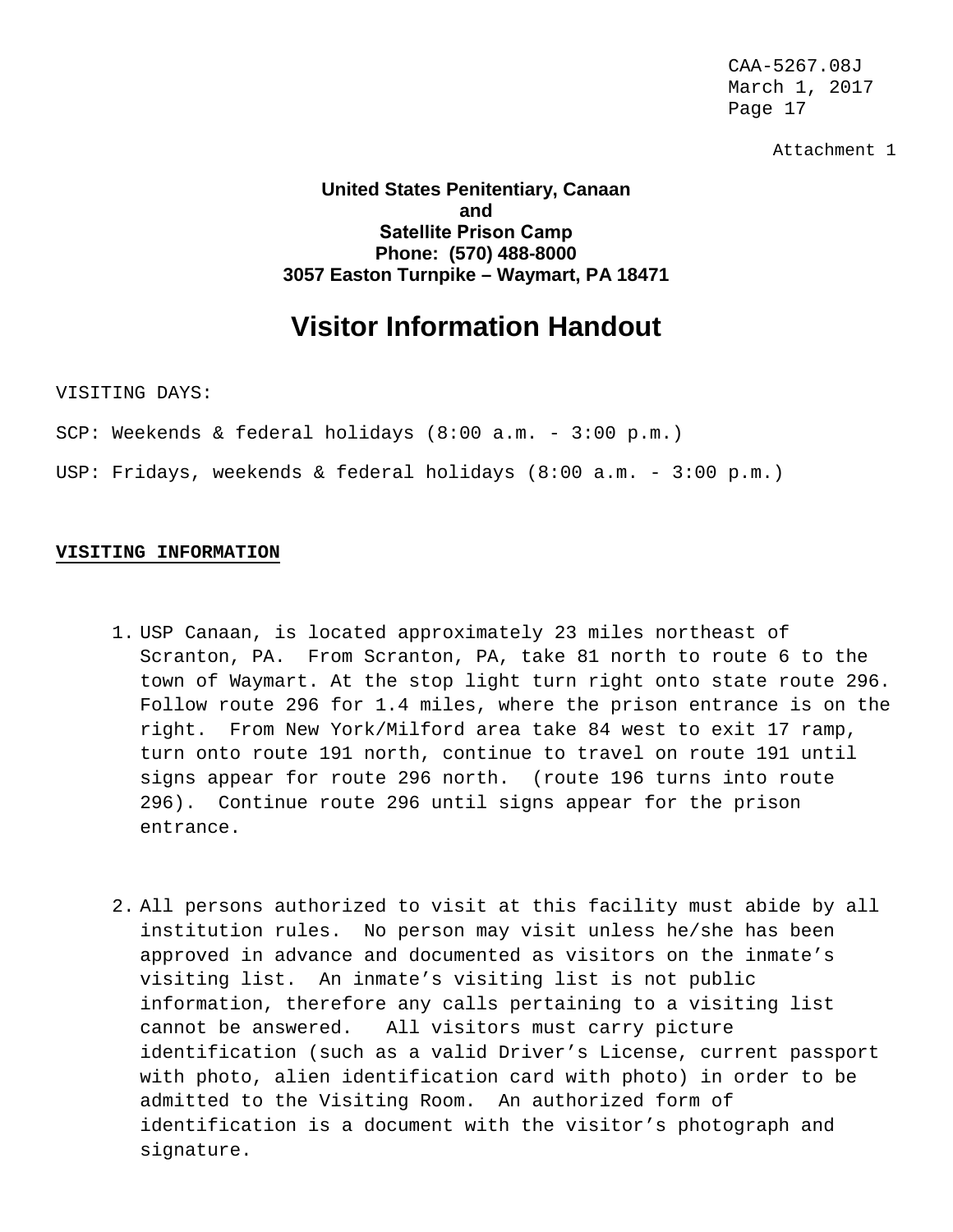- 3. Children under 16 years of age must be accompanied by an adult parent or guardian. Children sixteen (16) years of age and over MUST fill out a visitors form and have it sent to the respective Counselor. The number of visitors an inmate may visit is limited to five adults. Children under the age of 16 will not be counted. Allowance of more than five visitors requires prior approval from their respective Unit Manager and Captain. Adults will maintain control and are responsible for their children at all times.
- 4. Sandwiches, soft drinks and candy are available from vending machines in the Visiting Room. Food or drinks will not be permitted to be brought in from outside the institution. Visitors may purchase food for the inmate, but may never give the inmate money.
- 5. Visitors are not permitted to bring any type of photographic equipment on institution grounds.
- 6. Large purses or tote bags are not permitted inside the institution. Only a small clear change purse is authorized.
- 7. Allowable baby items are as follows: 3 diapers, 2 plastic baby bottles or sippy cup containing formula 3/4 full, 2 sealed plastic jar of baby food, 1 empty plastic baby bottle, 1 plastic serving spoon, 1 small clear plastic tote bag for contents, 1 plastic zip lock bag containing baby wipes.
- 8. Games or toys will not be permitted into the visiting area. Video cassettes will be available at the institution for children's viewing. Newspapers, magazines, clippings, photos, etc. will not be permitted. NO make-up inside the institution at any time.
- 9. All visitors will be dressed in an appropriate manner and in good taste. You are entering a correctional setting, and this is a requirement. Any visitor who arrives provocatively dressed, will be denied the privilege of visiting. Inmates will inform visitors prior to visiting, that clothing MUST be appropriate for an institution setting and should not demonstrate disrespect to others who may be present in the Visiting Room. All visitors must be fully attired, including shoes. Visitors are to refrain from wearing apparel which is revealing or suggestive. Shorts are authorized clothing only for males or females, under the age of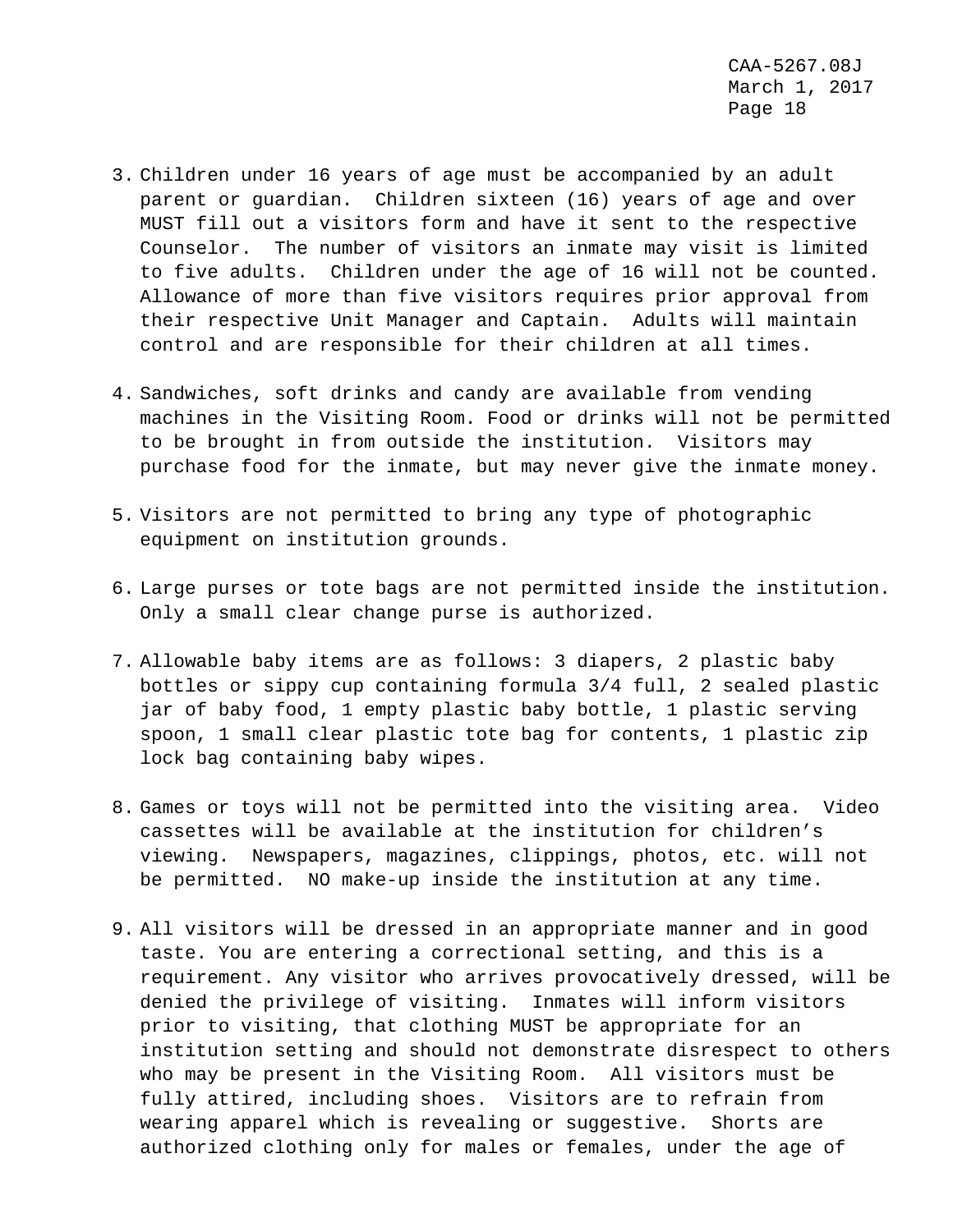sixteen (16), in the Visiting Room. Dresses or skirts which reveal any part of the buttocks or crotch area, see-through blouses/dresses, halter tops, midriff tops, strapless tops/dresses and spandex style clothing, open toed sandals or shoes WILL NOT be permitted. While Bras must be worn, underwire bras are not acceptable, as this will activate the walk-through metal Only religious head-wear may be worn. Visitors will not be permitted to wear the following: beige or khaki pants, gray sweat suits, sleeveless shirts, yellow camouflage, or green-colored clothing. Visitors will not be authorized to wear or have a watch on their person in the USP or FPC Visiting Rooms.

- 10. Under no circumstances will a visitor be allowed to visit unless they have cleared the metal detector. Persons having metal plates or prosthetic devices must have written documentation from a doctor.
- 11. You and your belongings may be pat searched either randomly or upon reasonable suspicion. A pat search of your person or belongings involves a staff member pressing his/her hands on your outer clothing, or the outer surface of your belongings, to determine whether prohibited objects are present. Whenever possible, pat searches of your person will be performed by staff members of the same sex. Pat searches may be conducted by staff members of the opposite sex only in emergency situations with the Warden's authorization.
- 12. Once a visitor has been checked into the institution, they may not be permitted to return to their automobile or leave the visiting area. If this occurs, the visit may be terminated.
- 13. Visitors will not be permitted to wear open-toed shoes. This includes sandals and flip flops.
- 14. The visiting room is a public place and children are normally present. You are expected to conduct yourself accordingly. Handshaking, embracing and kissing are ordinarily permitted within the bounds of good taste and only at the beginning and end of the visit. Behavior deemed inappropriate will result in immediate termination of the visit, and possible loss of future visits. No exceptions!